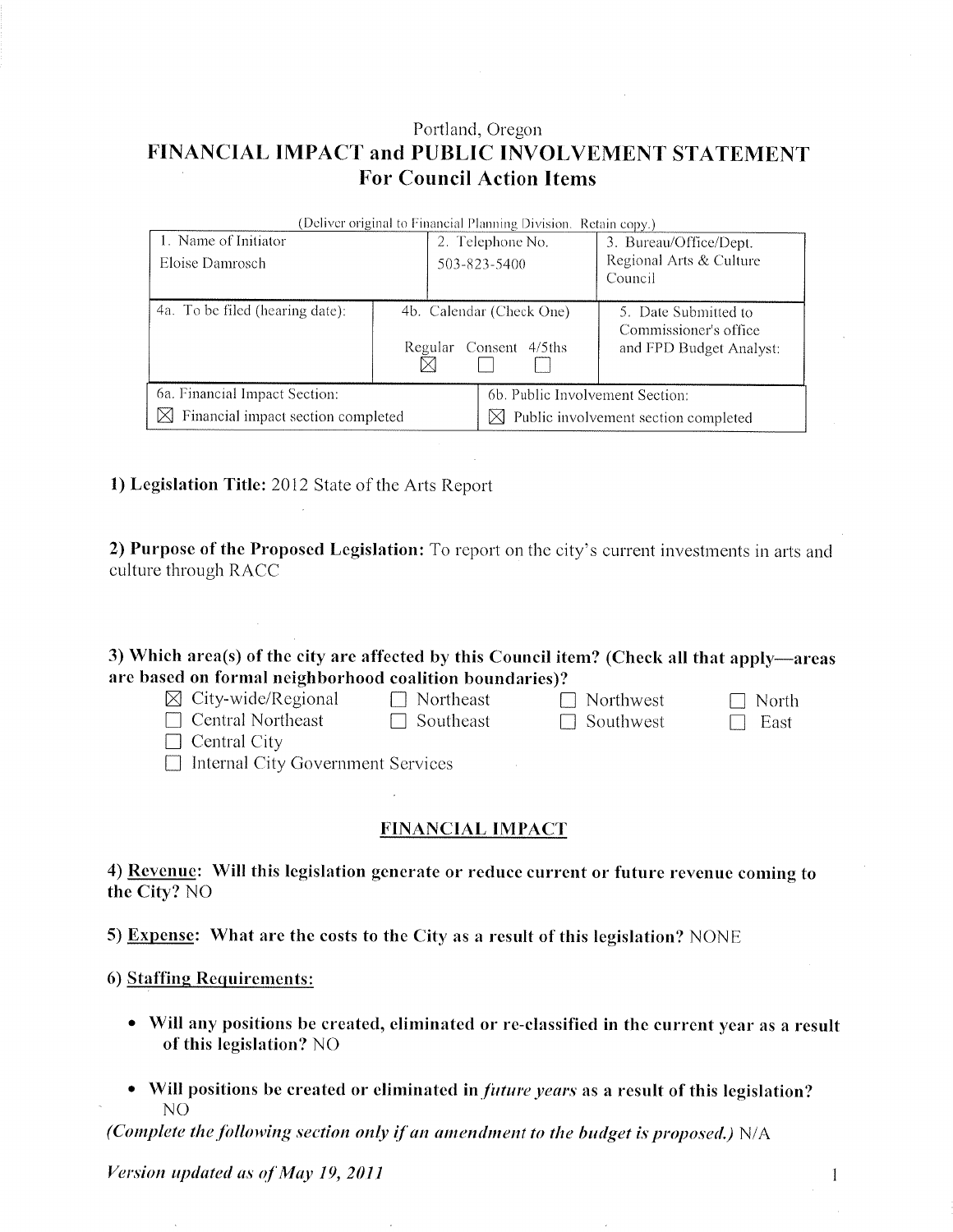7) Change in Appropriations (If the accompanying ordinance amends the budget please reflect the dollar amount to be appropriated by this legislation. Include the appropriate cost elements that are to be loaded by accounting. Indicate "new" in Fund Center column if new center needs to be created. Use additional space if needed.) N/A

| Fund | Fund<br>$\cap$ enter: | <b>Commitment</b><br>Item | Functional<br>Area | <b>Funded</b><br>Program | Grant | <b>Sponsored</b><br>Program | Amount |
|------|-----------------------|---------------------------|--------------------|--------------------------|-------|-----------------------------|--------|
|      |                       |                           |                    |                          |       |                             |        |
|      |                       |                           |                    |                          |       |                             |        |
|      |                       |                           |                    |                          |       |                             |        |

### **PUBLIC INVOLVEMENT**

# 8) Was public involvement included in the development of this Council item (e.g. ordinance, resolution, or report)? Please check the appropriate box below:

 $\Box$  YES: Please proceed to Question #9.

 $\boxtimes$  NO: Please, explain why below; and proceed to Question #10.

This is a report on a year's worth of arts and culture activities. All of those activities included significant public involvement, but this report does not.

### 9) If "YES," please answer the following questions:

a) What impacts are anticipated in the community from this proposed Council item?

b) Which community and business groups, under-represented groups, organizations, external government entities, and other interested parties were involved in this effort, and when and how were they involved?

c) How did public involvement shape the outcome of this Council item?

d) Who designed and implemented the public involvement related to this Council item?

e) Primary contact for more information on this public involvement process (name, title, phone, email):

10) Is any future public involvement anticipated or necessary for this Council item? Please describe why or why not.

No, this Council item is a report on a year's worth of arts and culture activities. We do hope that this report will inspire significant public involvement in our work to continue to work towards a more sustainable arts and arts education community, however, this item is simply a report.